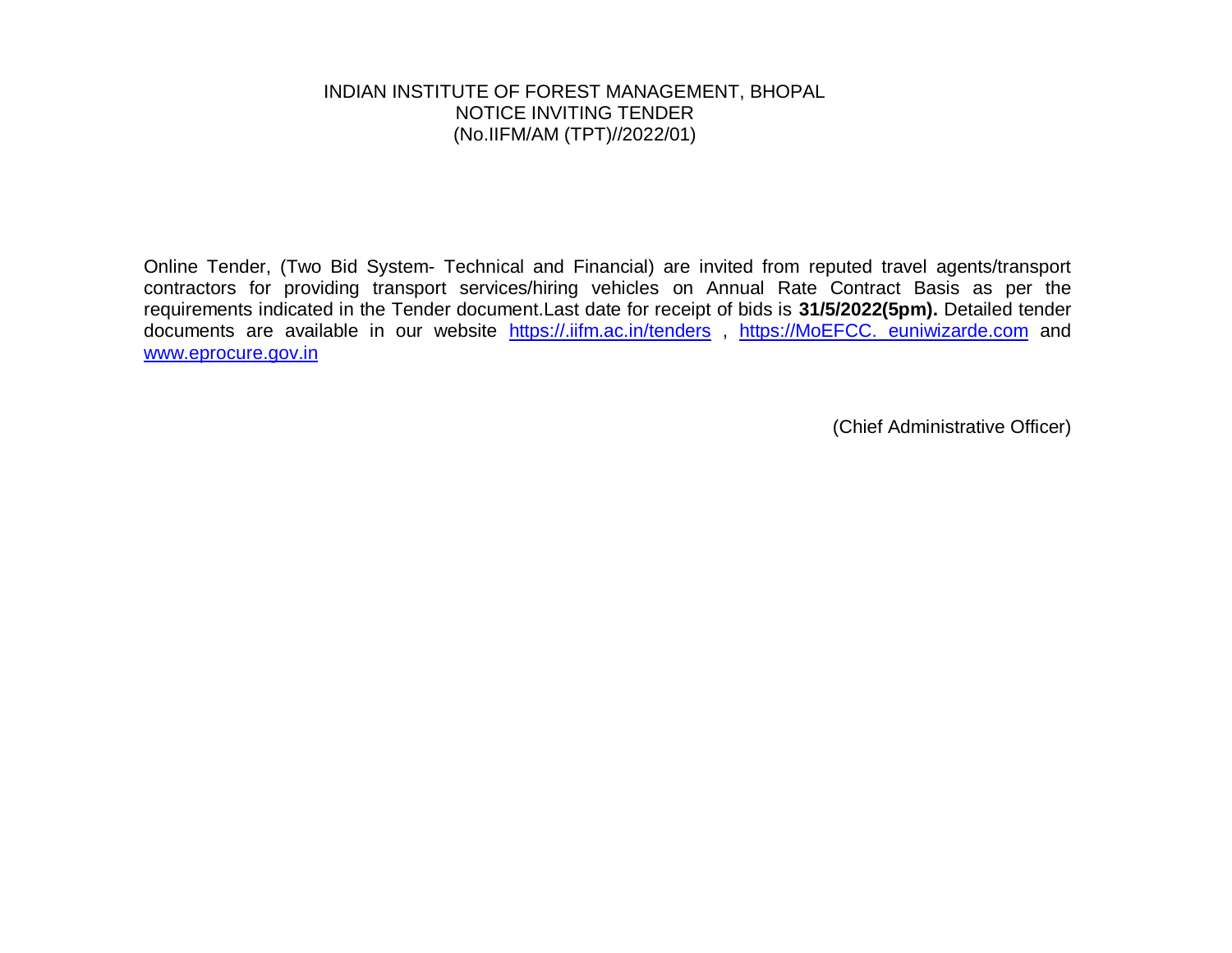#### **INDIAN INSTITUTE OF FOREST MANAGEMENT, POST BOX 357, NEHRU NAGAR BHOPAL 462 003**

Tel: EPABX :0755-2775716,2773799, Fax: 0755-2772878

#### **E-TENDER NOTICE**

### **NIT No:**No.IIFM/AM (TPT)//2022/01)

Online Tender, (Two Bid System- Technical and Financial) are invited from reputed travel agents/transport contractors for providing transport services/hiring vehicles on Annual Rate ContractBasis as per the requirements indicated in the Tender document.Last date for receipt of bids is **31/5/2022( 5pm)**

The Tenderers intending to participate in this tender are required to get enrolled on the portal https://MoEFCC. euniwizarde.com Enrolment on the above mentioned portal is mandatory. For registration on ITI portal, one time registration charges shall be payable through online payment. Validity of online registration is for one year after which reregistration charges at that time shall be applicable. The required documents are to be uploaded on portal during registration process. Upon successful registration, an acknowledgement mail shall be sent by M/s ITI Ltd., e-wizard, a copy of which shall be required at [ewizardhelpdesk@gmail.com](mailto:ewizardhelpdesk@gmail.com) to ensure account activation.

The tenderers have to digitally sign their bids before submitting the bids hashes online thus the tenders are advised to obtain Digital Certificates. The bidders may contact M/s ITI Ltd., for obtaining Class III Digital Signature Certificate at 91+9650979101, 011-49606060, email: [ewizardanand@gmail.com](mailto:ewizardanand@gmail.com) or anandkrt@gmail.com

Tender documents are available in the website https://MoEFCC. euniwizarde.com which can be purchased and downloaded from **11.5.2022( 11am) to 31/5/2022( 5 pm)**Online processing fee (including GST) to be paid online.

Earnest Money Deposit (EMD) of **Rs.25,000/-(Twenty Five Thousand only)**deposited online alongwith the bid. NSIC/MSME registered firms are exempted from payment of EMD for which valid certificate to be uploaded alongwith with the tender document.

Physical Tender documents containing print outs of the uploaded tender documents should be bound in a book form and submitted (by Registered Post/ Speed Post / Courier Services / By Hand to the Chief Administrative Officer, Indian Institute of Forest Management, PO Box No.357, Nehru Nagar, Bhopal – 462003 in an Envelope superscribing "Tender Documents for Transport Services" on or before **31/5/2022 at 1500 hrs.** The Institute will not be responsible for postal/ courier delay and therefore the tenderer should ensure reaching tender before time.

Tenders which qualify the technical bid will only be considered for opening of Financial Bid.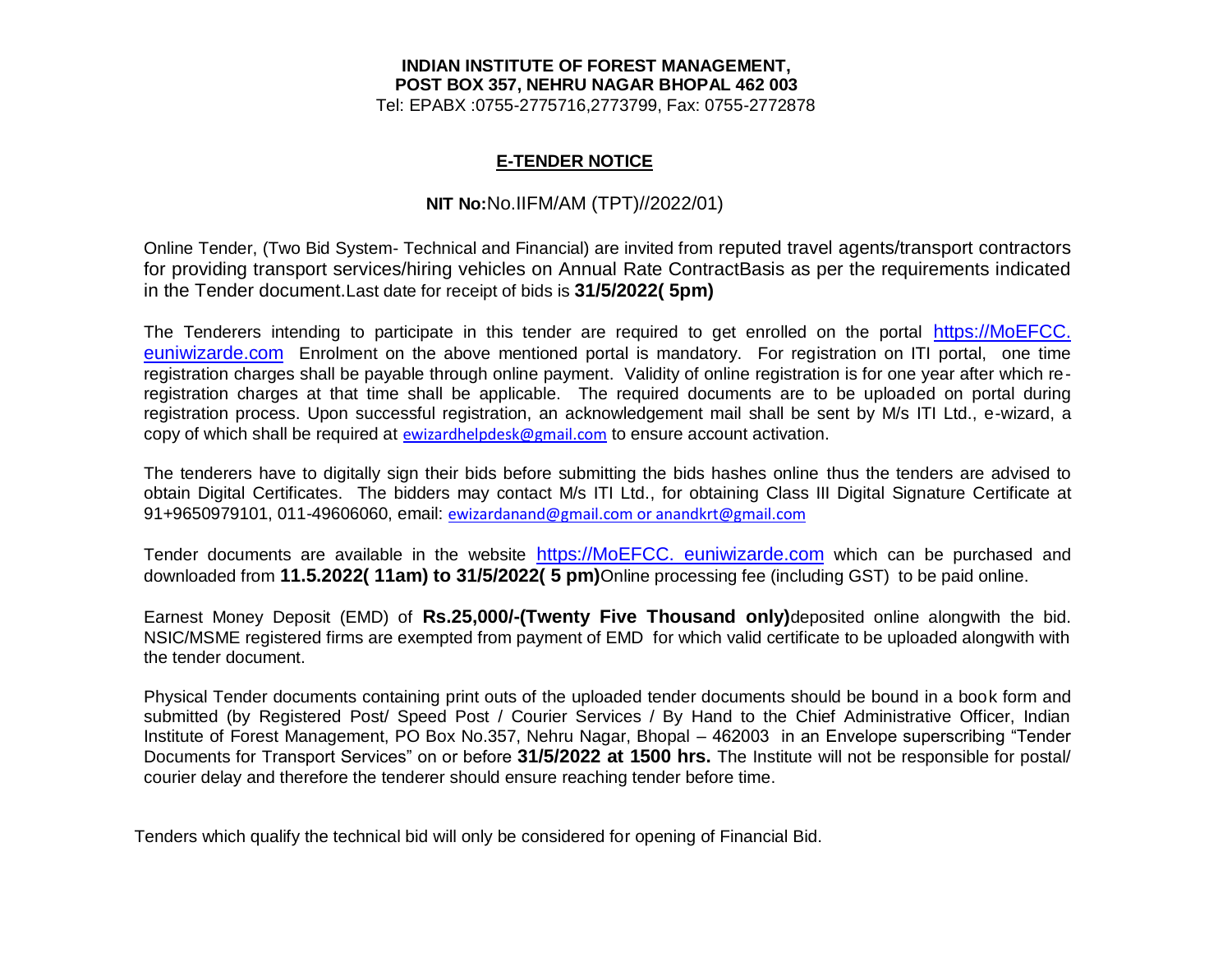The Schedule of this tender is as follows :

| S.No.          | <b>Stages Name</b>                        | <b>Stages By</b> | <b>Start Date</b><br>and Time | <b>End Date and</b><br>Time |
|----------------|-------------------------------------------|------------------|-------------------------------|-----------------------------|
| 1              | <b>Tender Release</b>                     | Department       | 11/5/2022                     |                             |
| 2              | <b>Tender Purchase &amp; Down</b><br>Load | <b>Bidder</b>    | 11/5/2022-<br>11 am           | 31/5/2022-5 pm              |
| 3              | <b>Bid Submission</b>                     | <b>Bidder</b>    | 11/5/2022-<br>11am            | 31/5/2022- 5 pm             |
| $\overline{4}$ | <b>Tender Closing</b>                     | Department       | 31/5/2022-<br>5 pm            |                             |
| 5              | <b>Tender Opening (Technical</b><br>Bid)  | Department       | 01/6/2022<br>11 am            |                             |
| 6              | Tender Opening (Finance Bid)              | Department       | 09/6/2022-<br>3pm             |                             |

For Support: Bidders should get in touch with **Shri Anand - 9650970101** and **Shri Anil Kumar-.7903810198 ( email id eprochelpdesk.29@gmail.com)** for e-tendering support.

> (**CHIEF ADMINISTRATIVE OFFICER) Indian Institute of Forest Management Bhopal**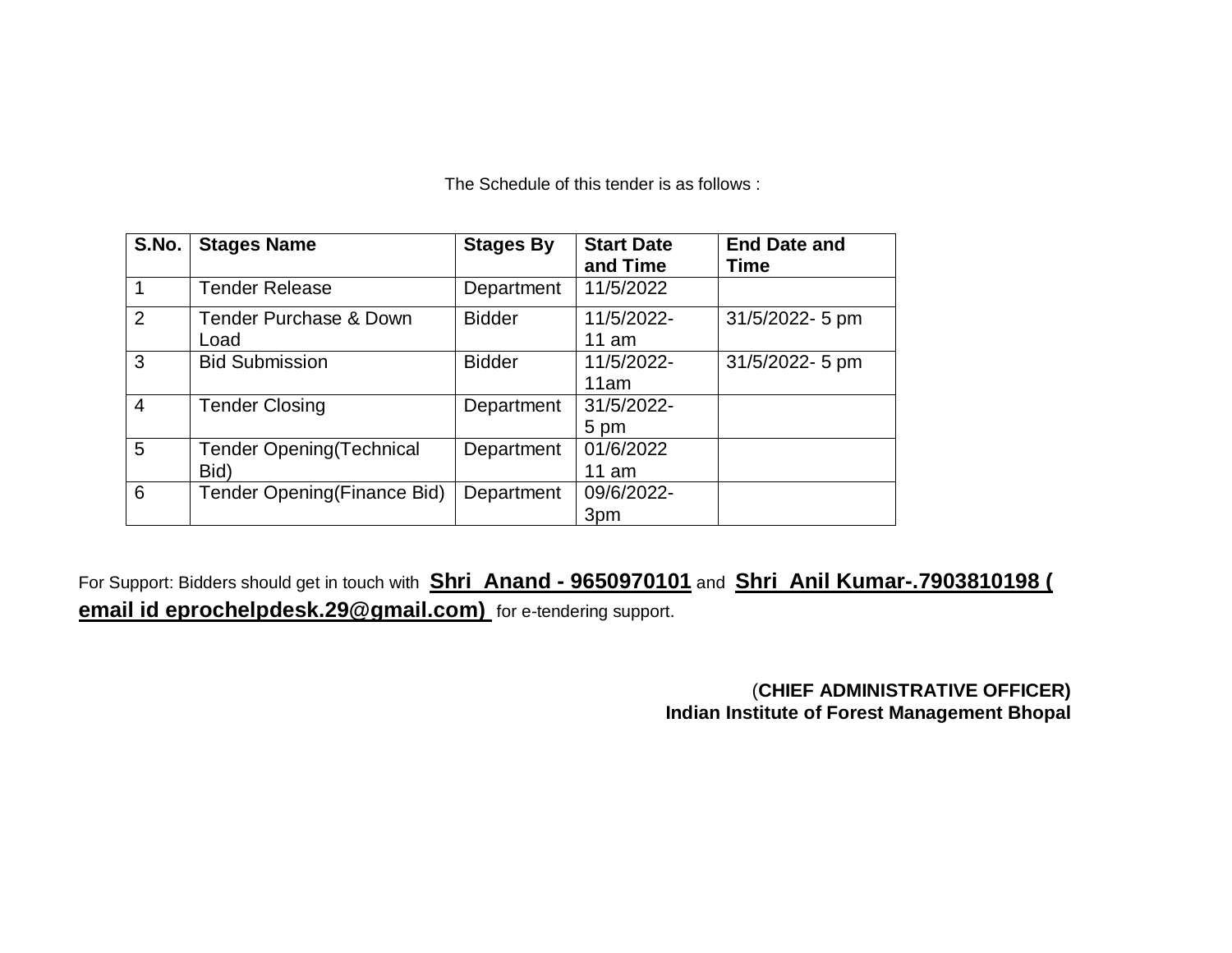TENDER DOCUMENT FOR TRANSPORT SERVICES (HIRING OF VEHICLES) No. IIFM/AM (TPT)/2022/01

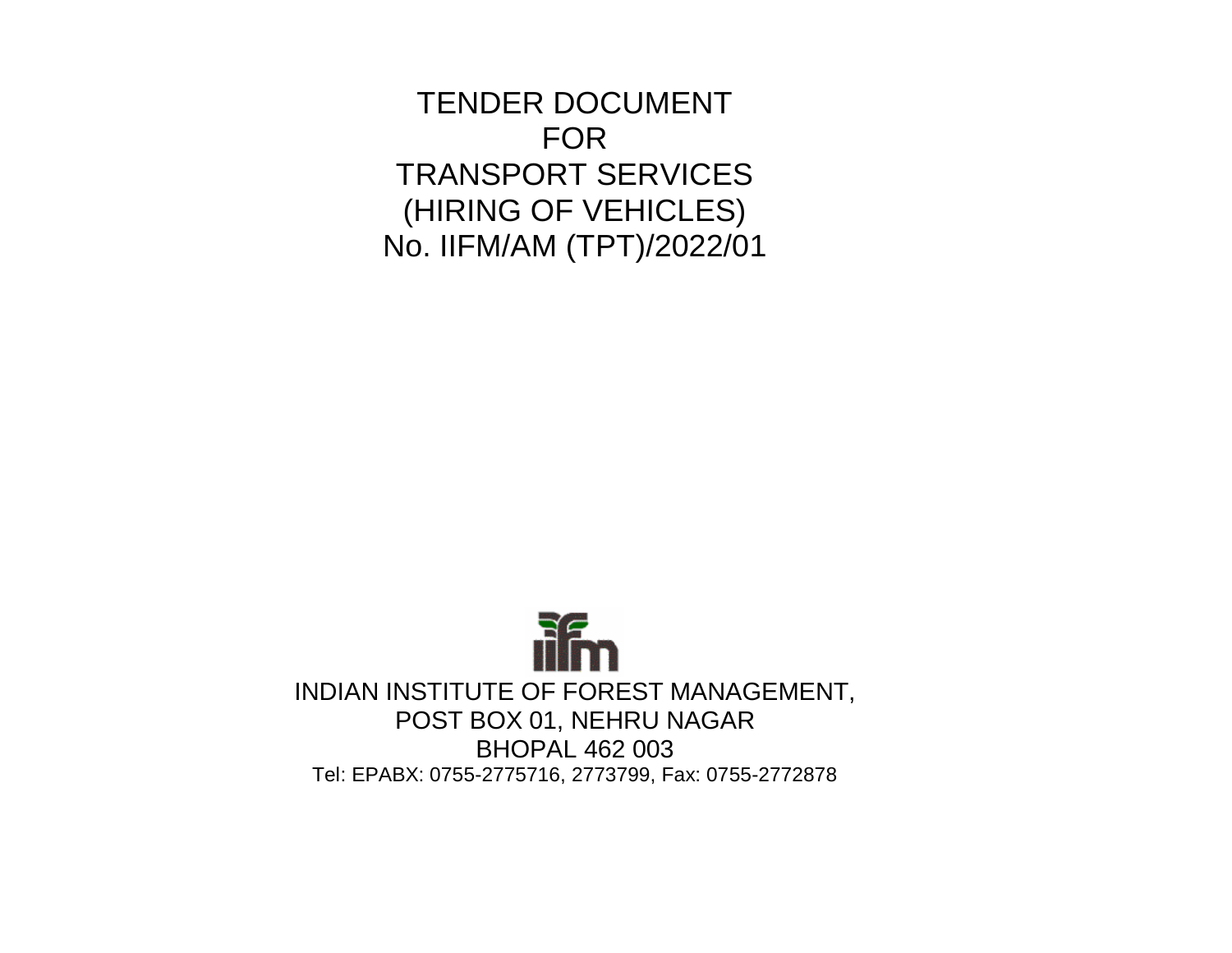

TENDER FORM FOR HIRING VEHICLES (Tender No. IIFM/AM(TPT)/2022/01) TECHNICAL BID (Terms and conditions & format)

Online tenders are invited by the Director, Indian Institute of Forest Management, Nehru Nagar, Bhopal (hereinafter called the institute) for providing transportation services to its different needs from registered travel agents/contractors (hereinafter called the travel agent or contractor) for one year extendable for another two years on year-to-year basis in the event of providing satisfactory services.

# **1. Eligibility**

- 1.1 The tenderer (travel agents/contractor) should have minimum 3 years experience in the field of providing transport services to government/autonomous bodies/PSUs/reputed private sector organizations. They should submit the details of their experience in government/autonomous/private organizations where they have been engaged for hiring vehicles since last three years or more alongwith documents supporting their claim.
- 1.2 The travel agent/contractor should be registered under Madhya Pradesh Shop & Establishment Act, 1958 (No. 25 of 1958). They should have a well set up office facilities in Bhopal; proof of which should be submitted.
- 1.3. The travel agents/contractor should have minimum annual turnover of 5lakheach during FY 2018-19 ,2019-20 and 2020-21. They should submit copies of GSTreturn forthese Financial Years showing the Turn Over.

## **2. General Terms and Conditions**

- 2.1. Submission of Tender shall be treated as the acceptance of the terms and conditions mentioned in this document and any tender containing quotations deviating from the prescribed format will be summarily rejected.
- 2.2. The Director, IIFM reserves the right to accept or reject any or all the tenders.
- 2.3. The services are required for one year from the date of executing the agreement in aRs.100/- non-judicial stamp paper, which can be extended for a further period of two years on year-to-year basis on satisfactory performance on the mutual consent basis.
- 2.4. No EMD need to be deposited. However, at the time of submitting the tender, the travel agents/contractor should submit an undertaking in the official letter head as per rules no. 170(iii) of GFR 2017(format given in Annexure-II).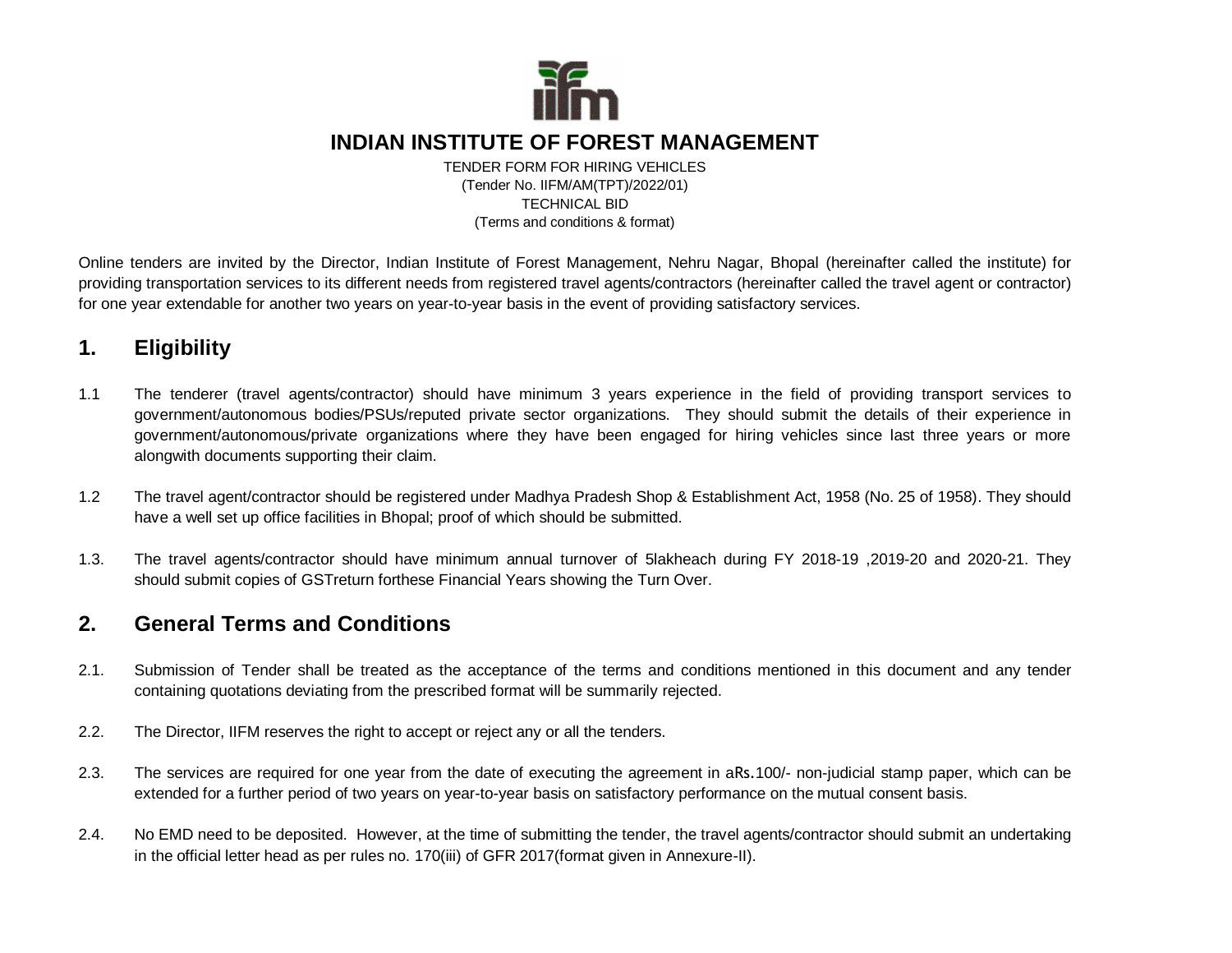- 2.5. The travel agents/contractor should have in his/its name a minimum of 10(ten) vehicles (taxi cars/buses), (maximum cars/buses are required) all in working condition and giving satisfactory services. These vehicles should not be of more than three years old and mechanical condition and look of the vehicle should be very good. The vehicles should have necessary quota permit as per the prevailing guidelines of the Government of Madhya Pradesh. Copies of the registration papers of the vehicles should be submitted along with the tender document, as proof of ownership.
- 2.6. The institute shall not be responsible for any accident, loss or damages etc. to the vehicles on any account during the course of deployment of the vehicles from the Contractor. Similarly, the institute will also not be responsible for any loss of life or any injury to the driver, or to any third party during the deployment of the vehicles by the contractor. The travel agent/contractor willalso be responsible for loss, or damage, or injury to any person or property causes due to negligence of his drivers, or ill maintenance of the vehicles hired by IIFM, to material, equipments or any other articles or to any member of the staff.
- 2.7. The travel agent/contractor shall at all times keep the IIFM intimated against all claims, actions, proceedings, costs, damages incurred and awarded and compensation agreed in consequence of any breach of all or any of the covenants and warrants contained in providing this services.
- 2.8. The travel agents/contractor will be responsible for providing servicesof medically fit, polite and punctual drivers, non alcoholic, non narcotics. The travel agents/contractor will be responsible for the conduct of the drivers. Theinstitute shall have the right to discontinue hire of vehicles if the behavior of the driver is found objectionable and its decision shall be final and binding on the contractor.
- 2.9. It will be the responsibility of the travel agent/contractor to ensure that his driver possess valid driving license and Institute will not be responsible in case of a challan of the driver due to violation of traffic rules, or for any other penalty imposed on the driver, or the vehicles.
- 2.10 Boarding charges (i.e. breakfast, night charge (except out station),lunch and dinner etc) of the drivers will be borne by the contractor and contractor will be responsible for paying the toll tax, parking, for local and out station or any other charges levied en-route and he will be responsible for paying all kinds of charges.
- 2.11. The travel agency/contractor shall comply with the requisition for vehicles made by the institute from time to time and will maintain an account of journeys performed by each vehicle and will submit the verified record of the same to the institute.
- 2.12. The indented vehicle should report to the Officer in charge of transport 30 minutes before the scheduled time which it is needed. The duty slip with initial reading should be submitted to him for inspection. The closing of duty shall be signed by actual user or the officer in charge/ authorized person without which the payment will not be made.
- 2.13 The drivers should wear tidy uniform with black trousers, white shirt and shoes while on duty hours. If the drivers are not in the prescribed uniform, a penalty of Rs. 100 per incident will be imposed on the contractor.
- 2.14 In case of any delay beyond 30 (thirty) minutes from the scheduled time, a penalty of Rs.500 per incident will be imposed on the travel agent/contractor.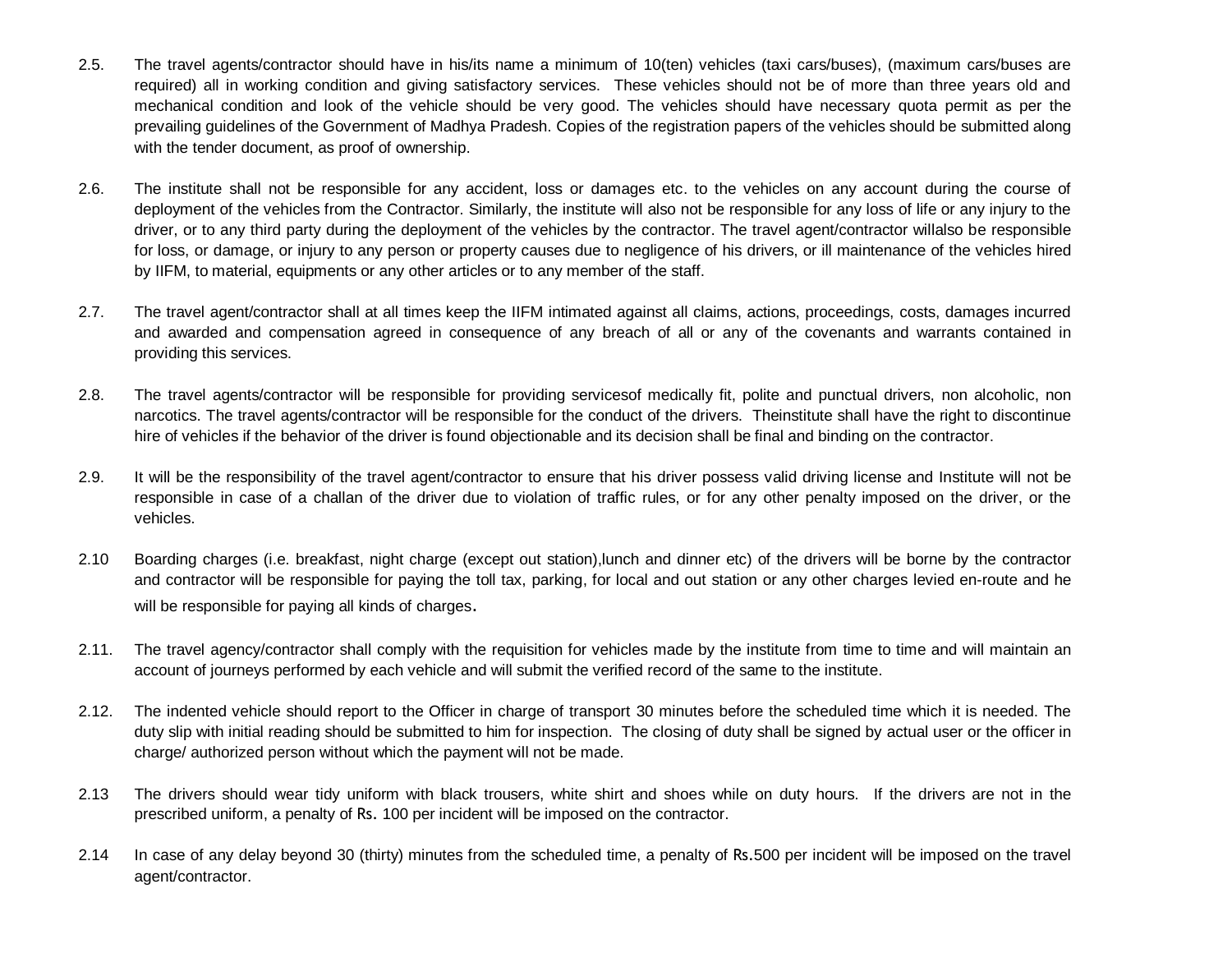- 2.15 Similarly, missing of any trip will lead to imposition of penalty to the tune of Rs.1000/-.
- 2.16 Recurrence of incidences mentioned in paragraph 2.13, 2.14 and 2.15 more than 3 (three) times will be considered as violation of the terms and conditions of the contract. Such violations will lead to termination of the contract. This may lead to blacklisting of the contractor and/or forfeiture of security deposit.
- 2.17 The successful travel agents/contractor will execute an agreement in a Rs.100/- non-judicial stamp paper along with a security deposit of amount Rs. 25000/- (interest free) which shall be refunded to him after one month of expiry of the contract.
- 2.18. The travel agency/contractor will be bound by the rates quoted and shall not ask for enhancement of the rates for the vehicles deployed/used during the period of this tender or its extended period, whichever is applicable.
- 2.19. Disputes/differences/doubt or question with regard to the interpretation or meaning of any of the terms and conditions of this tender or in respect of the rights, duties and liabilities of the parties hereto or in any way shall be referred to sole arbitration of the person appointed by the Director, IIFM. The decision of the arbitrator shall be final and binding on both the parties to this tender.
- 2.20 Vehicle may be deputed for outstation duty also as per requirement. For sending the vehicle to states other than M.P. state, any other taxes other than road tax will be reimbursed on production of original receipt.
- 2.21 The travel agency/contractor shall be providing all vehicles, those registered since the period 2017 and after that with good condition. No vehicle will be allowed registered before 2017.
- 2.22 An undertaking is to be submitted that the bidder has not been blacklisted by any govt.bodies during the last five years (format is given in Annexure-I).
- 2.23 Only those bids which qualified in the Technical evaluation will be considered for Financial bid opening and it will be evaluated based on maximum number of L1 out of the total number of cells (in this format 42).
- 2.24 If two or more bidders quoted the same rate for a particular cell, L1 to that cell will be awarded to the bidder quoting maximum number of L1 in other cells leaving that particular cell.
- 2.25 Finally, those L1 bidder who scored maximum number of L1 shall be called for negotiation over the L1 rate quoted by the bidder who stood at second position.
- 2.26 If the designated committee found such negotiated rate reasonable, then it will recommend for its acceptance or else will be recommended for cancellation of tender.

## **3. Specific Terms and Conditions**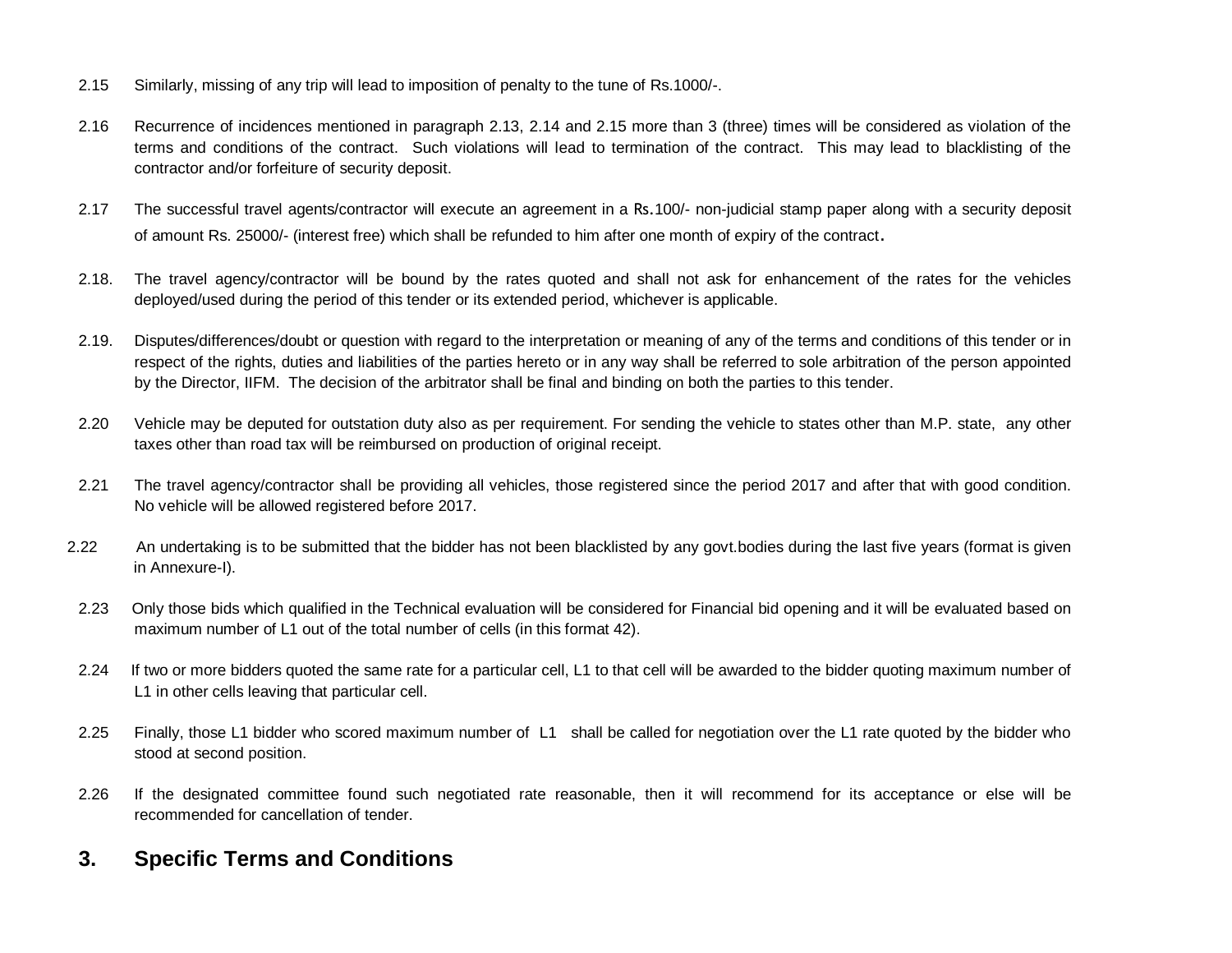- 3.1. Rates should be quoted as per schedule of vehicles enclosed in the Financial Bid. Any deviation in quoting the rates other than in the prescribed format will be rejected.
- 3.2. Outstation charges will not be applicable for travel to places upto 249 KM.
- 3.3 The Milo-meters of the vehicles, as may be provided, shall be in working order.
- 3.4 The Milo-meter will be counted from IIFM to IIFM for the purpose of calculation of charges.
- 3.5 Minimum per day outstation running will be counted after 250 KM.
- 3.6 Night charges will be paid 10 P.M. to 06 A.M. for out station travel only.
- 3.7 For the purpose of calculation for arriving at lower bidder, the bench mark of maximum number of L1 rate will be considered.
- 3.8 It is the responsibility of the travel agent/contractor to obtain necessary permit from the competent authorities for outstation/out of state travelling.
- 3.9 A fine of Rs.1000/- will be imposed for missing the duty as mentioned in paragraph 2.15 above.
- 4.0 The Contractor shall be responsible for safety of the person and his luggage using the hired vehicle. In case of any loss or theft occurring due to negligence of Driver/Contractor, the contractor shall be liable for payment of Compensation. The Compensation for loss shall be decided by market value of lost good. The amount of damage can be received in cash from bill, as well as from security deposit, if it exceeds the amount from bill or necessary deposit, then it can be received by liquidation proceedings.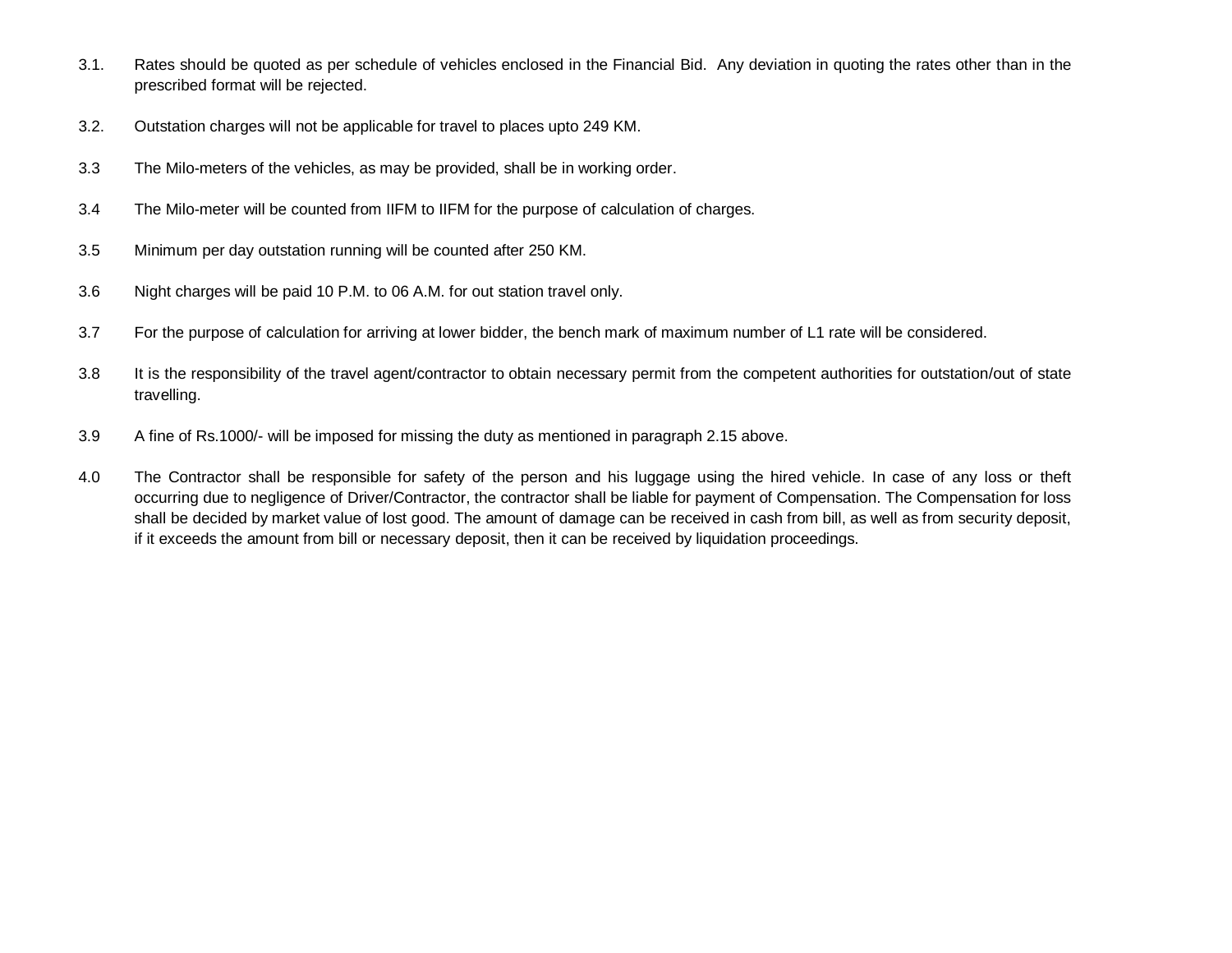# ्र भारतीय वन प्रबंधन संस्थान INDIAN INSTITUTE OF FOREST MANAGEMENT

प्रगते मूलं प्रकृति: (An autonomous institute of Ministry of Environment, Forest and Climate Change, Govt. of India)

| E-TENDER (NIT No. IIFM/AM (TPT)/2022/01) TECHNICAL SHEET (TECHNICAL BID FORMAT) |                                                                                                                                                                                                         |                                    |                   |  |
|---------------------------------------------------------------------------------|---------------------------------------------------------------------------------------------------------------------------------------------------------------------------------------------------------|------------------------------------|-------------------|--|
| E-TENDER FOR TRANSPORT SERVICES (HIRING OF VEHICLES)                            |                                                                                                                                                                                                         |                                    |                   |  |
|                                                                                 | <b>Bidder Name</b>                                                                                                                                                                                      |                                    |                   |  |
| SL. No.                                                                         | <b>Particulars</b>                                                                                                                                                                                      | Yes/No with<br>Remarks if required | No. of enclosures |  |
| $\mathbf{1}$                                                                    | Permanent office address of the firm in Bhopal. (submit copy of registration<br>under MP shop & Establishment Act from Bhopal Municipal Corporation)                                                    |                                    |                   |  |
| $\overline{2}$                                                                  | Experience of minimum three years in the field of providing transport services<br>on rental basis to government/autonomous/PSUs/reputed private<br>organizations.<br>Attach copy of contract/agreement. |                                    |                   |  |
| 3                                                                               | <b>GST Registration Certificate</b>                                                                                                                                                                     |                                    |                   |  |
| 4                                                                               | Copies of GST for the last three years showing annual turnover of 5 lakh as<br>per Govt. of India Finance Act, 1994 for years 2018-19, 2019-20 and 2020-21.                                             |                                    |                   |  |
| 5                                                                               | Copies of Income Tax return of last three years<br>Copy of PAN                                                                                                                                          |                                    |                   |  |
| 6                                                                               | Proof of ownership of minimum 10 taxi cars/busesin his/its name of not more<br>than 3 years old (maximum cars/buses are required.                                                                       |                                    |                   |  |
| 7                                                                               | (i) Exemption Certificate under MSME / NSIC<br>(ii) Undertaking as per rule 170 (iii) of GFR 2017                                                                                                       |                                    |                   |  |
| 8                                                                               | Undertaking that the bidder has not been blacklisted--------------------------                                                                                                                          |                                    |                   |  |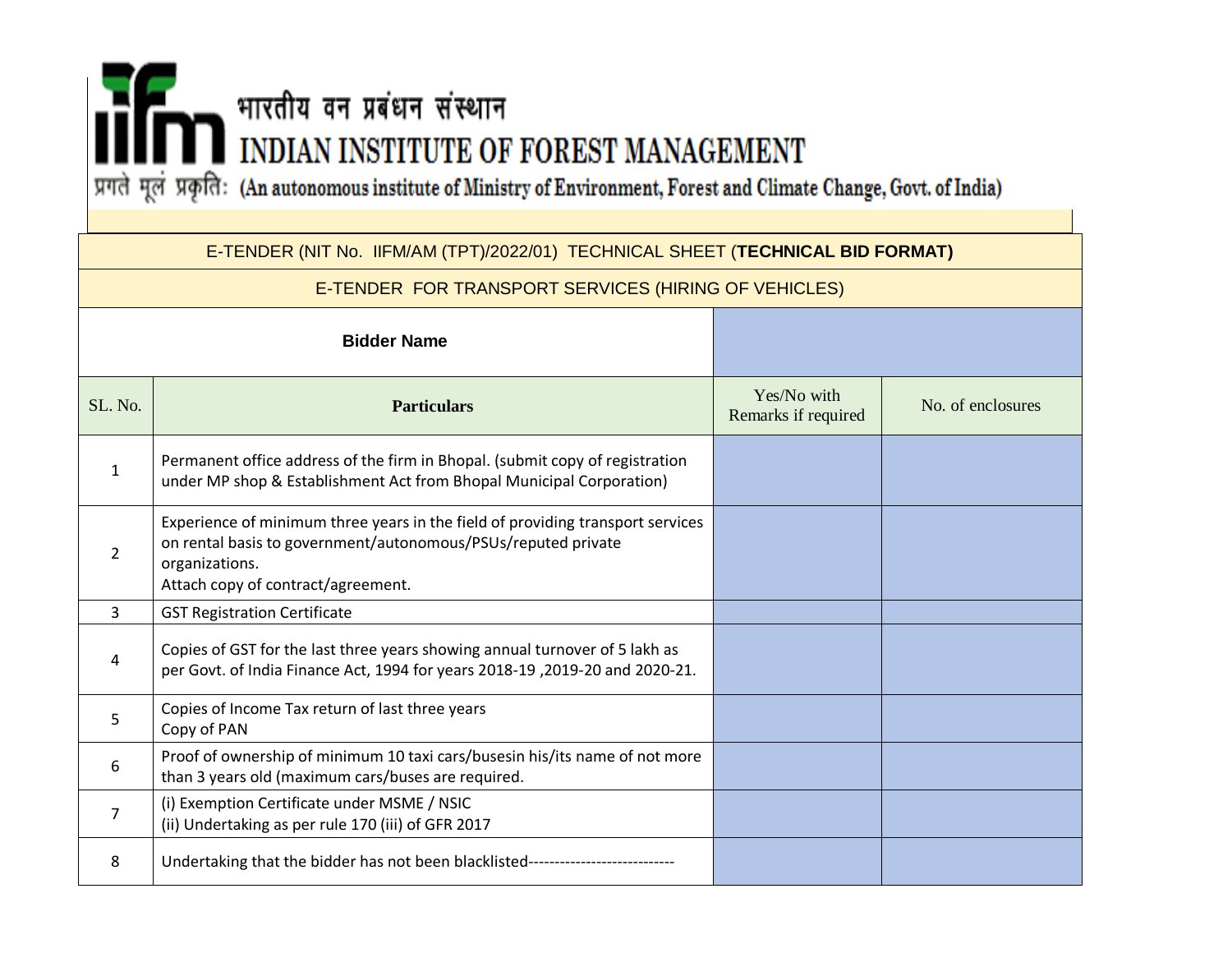## **INDIAN INSTITUTE OF FOREST MANAGEMENT** TENDER FORM FOR HIRING VEHICLES (Tender No. IIFM/TPT/2022/01) FINANCIAL BID FORMAT

Please put this Bid in separate sealed envelope duly marked and signed across the flap)

| $\overline{\mathbf{s}}$ | <b>Particulars</b>                                                | <b>Small Car</b>                          |                                    | Large Car AC                                | Large Luxury Car Tempo     |                               | Non-       | <b>AC</b>  |
|-------------------------|-------------------------------------------------------------------|-------------------------------------------|------------------------------------|---------------------------------------------|----------------------------|-------------------------------|------------|------------|
| <b>No</b>               |                                                                   | <b>NON-AC</b>                             | <b>AC</b>                          | vehicles                                    | <b>AC</b>                  | <b>Traveller</b>              | <b>AC</b>  | <b>Bus</b> |
|                         |                                                                   | Tata<br>Indica/<br>Dizre/<br><b>Etois</b> | Tata Indica/<br><b>Dizre/Etois</b> | Innova/<br><b>Tavera/Bolero/Scor</b><br>pio | InnovaCrysta/Ary<br>a/Hexa | Bus<br>$(12 - 16)$<br>seater) | <b>Bus</b> |            |
| 1                       | $\mathbf{2}$                                                      | 3                                         | 4                                  | 5                                           | 6                          | $\overline{7}$                | 8          | 9          |
|                         | <b>Local Travel</b>                                               |                                           |                                    |                                             |                            |                               |            |            |
|                         | Rate per K.M.<br>(8 hours and /or 80 kms)                         |                                           |                                    |                                             |                            |                               |            |            |
| $\overline{2}$          | Rate per K.M.                                                     |                                           |                                    |                                             |                            |                               |            |            |
|                         | (4 hours and /or 40 kms)                                          |                                           |                                    |                                             |                            |                               |            |            |
| 3                       | Overtime Charge per<br>hrs. (Over and above 8 hrs.)               |                                           |                                    |                                             |                            |                               |            |            |
| 4                       | Additional Charges per<br>K.M. (over and above 80<br>$K.M.$ )     |                                           |                                    |                                             |                            |                               |            |            |
| 5                       | <b>Out station Travel</b>                                         |                                           |                                    |                                             |                            |                               |            |            |
| 6                       | Rate per K.M.per day<br>(minimum 250 K.M.)                        |                                           |                                    |                                             |                            |                               |            |            |
| $\overline{7}$          | Additional Charges per K.M.<br>(over and above 250 K.M.)          |                                           |                                    |                                             |                            |                               |            |            |
| 8                       | Night Charges per hrs.(10<br>P.M. to 06 A.M.) out station<br>only |                                           |                                    |                                             |                            |                               |            |            |

Note : 1.Only one rate should be quoted for all types of vehicles mentioned under Column No. 3 to 9. Tender quoting different rates for different makes and types of vehicles will not be allowed. Night charge will be same for both local travel and outstation travel.

2.The rates quoted above should be inclusive of all taxes/expenses involved. No additional amount will be paid for other expenses like Boarder tax, toll tax, parking charges etc. However, GST applicable at the time of billing will be paid extra.

I/ We agree with all the terms and conditions of this tender. This financial bid is only submitted online mode and will be not accepted offline mode and with reference to the technical bid that has been submitted in a separate sealed envelope.

Place: Bhopal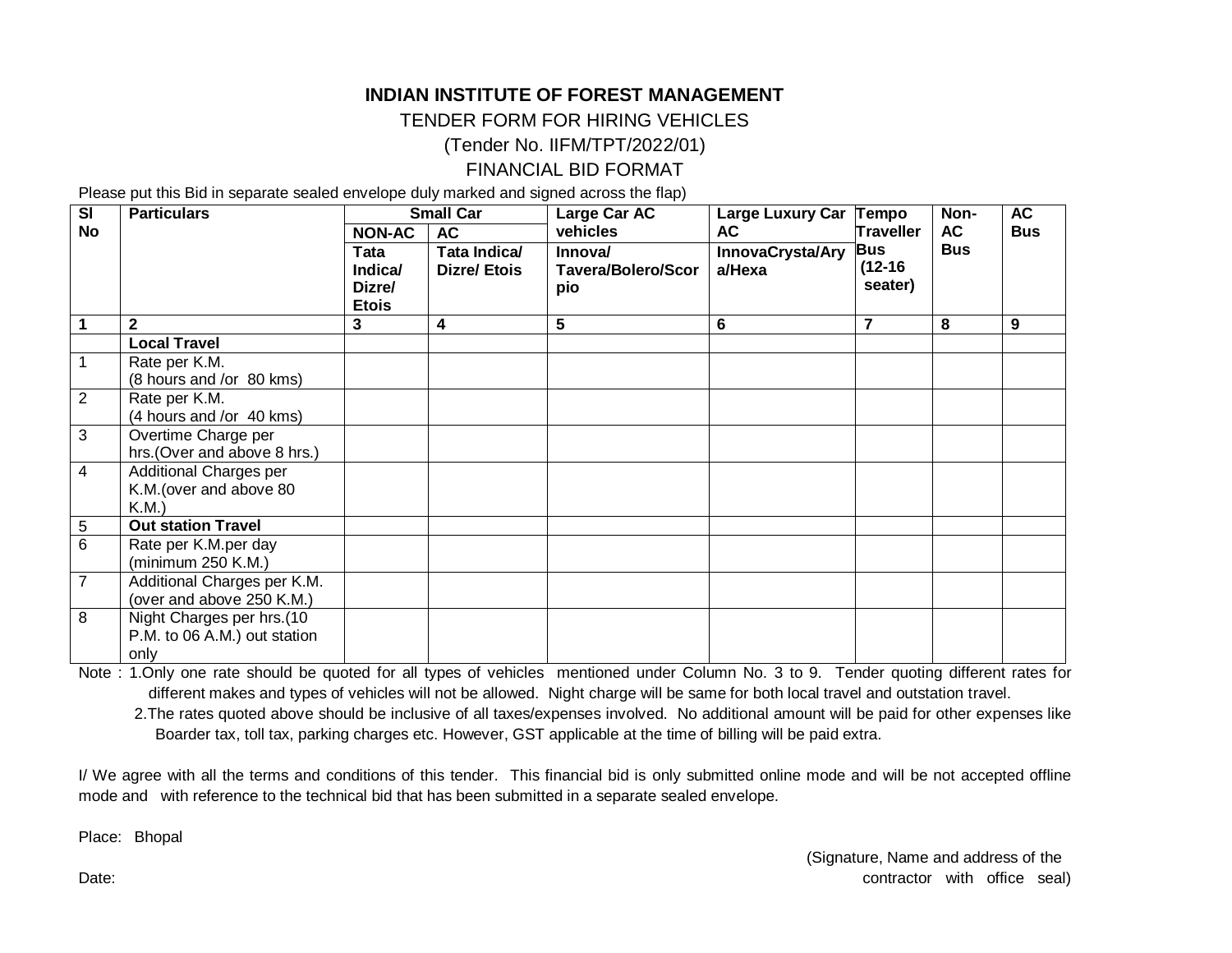## **INDIAN INSTITUTE OF FOREST MANAGEMENT, BHOPAL AGREEMENT FOR PROVIDING TAXI & BUS SERVICES ON HIRE**

Articles of Agreement made and entered into this day, the ----------------------------- between the Director, Indian Institute of Forest Management, Bhopal (hereinafter called the "Director") and M/s \_\_\_\_\_\_\_\_\_\_\_\_\_\_\_\_\_\_\_\_\_\_\_\_\_\_\_\_\_\_\_(hereinafter called the "Contractor" which terms shall include his heirs, executors, administrators and permitted assignees).

Whereas the Contractor has contracted with the Director for and on behalf of the Indian Institute of Forest Management, Bhopal (hereinafter called IIFM, Bhopal) in respect of providing vehicles (Taxi & Bus) for journeys on contract basis as and when ordered by the IIFM Bhopal authorities for a period from to as per terms and conditions specified in the tender documents No. Tender No. IIFM/TPT/2022/01.

Whereas the Contractor has deposited a total sum of Rs.--------------- (Rupees --------------- only) as security deposit to the Director, IIFM Bhopal.

Now these presents witness that in pursuance of the said contract, it is hereby agreed and declared by him and between the said parties to these presents in the manner following:

That the contractor shall well and truly execute/perform the works contract to be performed by him hereunder, to the satisfaction of the Director or any other official authorized by him.

That, if the Contractor in any manner, defaults in the performance under these presents or in making good any losses, damages or expenses herein before mentioned or any part thereof, then it shall be lawful for the Director to forfeit or dispose of the said security deposit in and towards the liquidation of the liabilities of the Contractor in respect of such default along with recovery of losses, damages or expenses from the Contractor if these exceeds security deposit.

And it is further declared and agreed by the said parties to these presents that until completion of the contract to be executed and performed by the contractor to the satisfaction of the Director, and until the final adjustment of the accounts between the Contractor and the Director, the security deposit shall remain in the custody of the Director.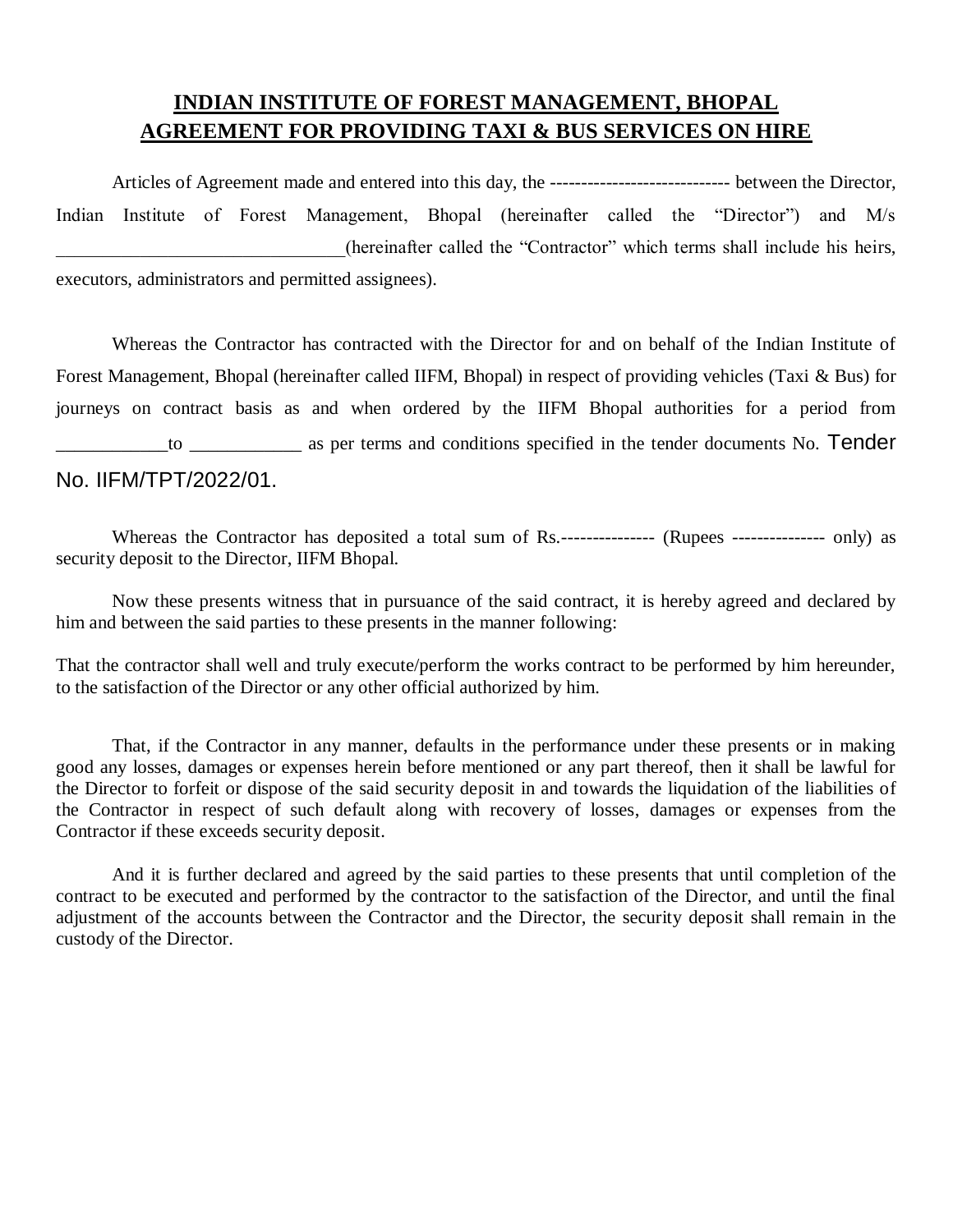IN WITNESS WHEREOF the contractor and the Director, Indian Institute of Forest Management, Bhopal acting in the premises as aforesaid has set their respective hands and seals and day and year first above written in the presence of:

|                                                                                                                                                                                                                                      | <b>Chief Administrative Officer</b><br>Indian Institute of Forest Management<br>On behalf of Director IIFM, Bhopal |
|--------------------------------------------------------------------------------------------------------------------------------------------------------------------------------------------------------------------------------------|--------------------------------------------------------------------------------------------------------------------|
| <u> 1989 - Johann Harry Harry Harry Harry Harry Harry Harry Harry Harry Harry Harry Harry Harry Harry Harry Harry Harry Harry Harry Harry Harry Harry Harry Harry Harry Harry Harry Harry Harry Harry Harry Harry Harry Harry Ha</u> |                                                                                                                    |
| <u> 1980 - Andrea Albert III, am bhliain 1980 - Chaidh Aonaichte ann an t-</u>                                                                                                                                                       |                                                                                                                    |
| presence of:                                                                                                                                                                                                                         | on the day, month and year written above in the                                                                    |
| <u> 1980 - Jan Barnett, fransk politiker (d. 1980)</u>                                                                                                                                                                               |                                                                                                                    |
| <u> 1980 - Johann Barbara, martxa alemaniar populari (</u>                                                                                                                                                                           |                                                                                                                    |

Owner/authorized representative of the Contractor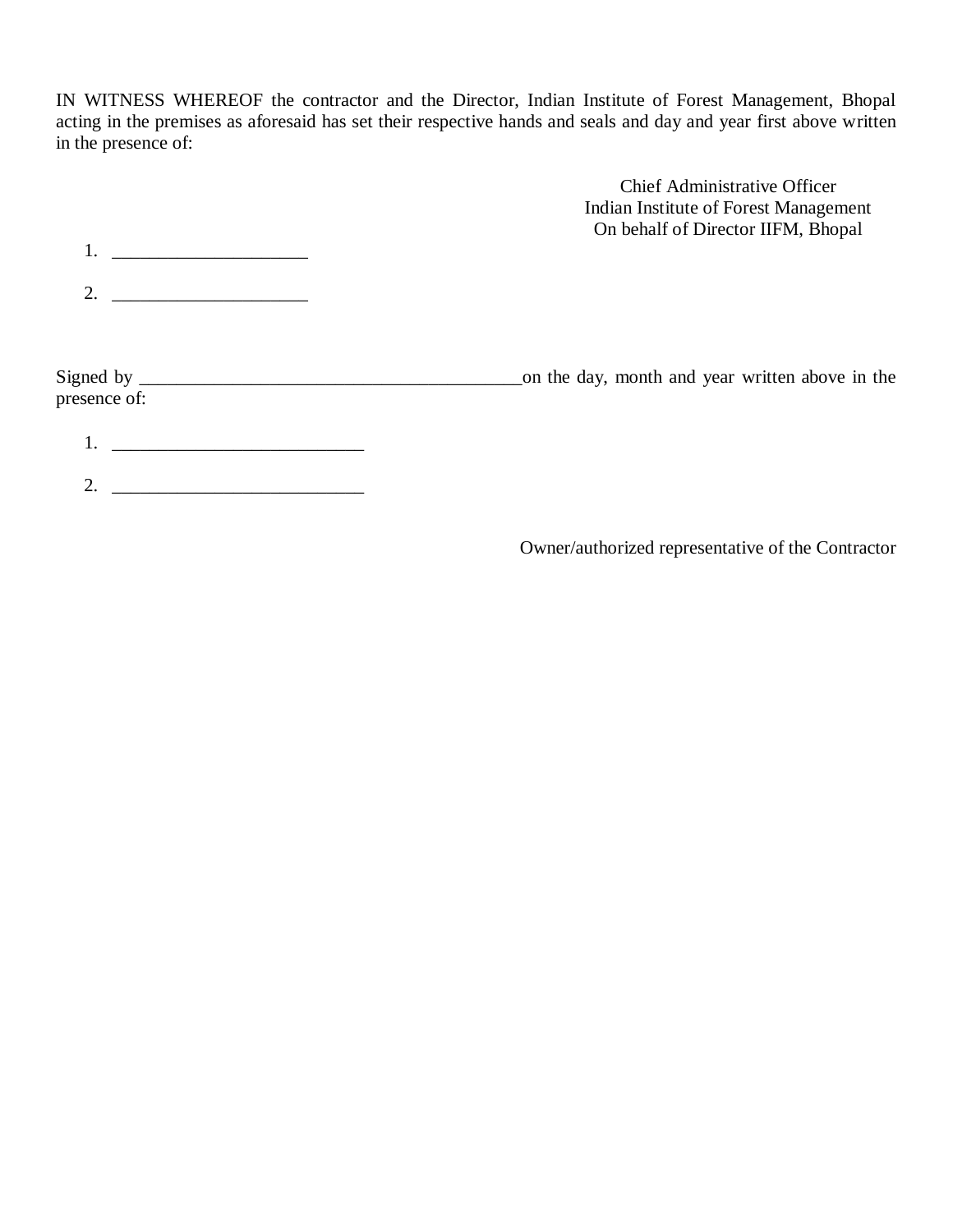## DECLARATION

We hereby declare that our firm named -------------------------------------------------------------------- is not under liquidation, arbitration, court receivership or any other similar proceedings. We further declare that our firm is not blacklisted by any central/state/local government organization/academic institute/PSU.

Stamp & Seal of the Tenderer